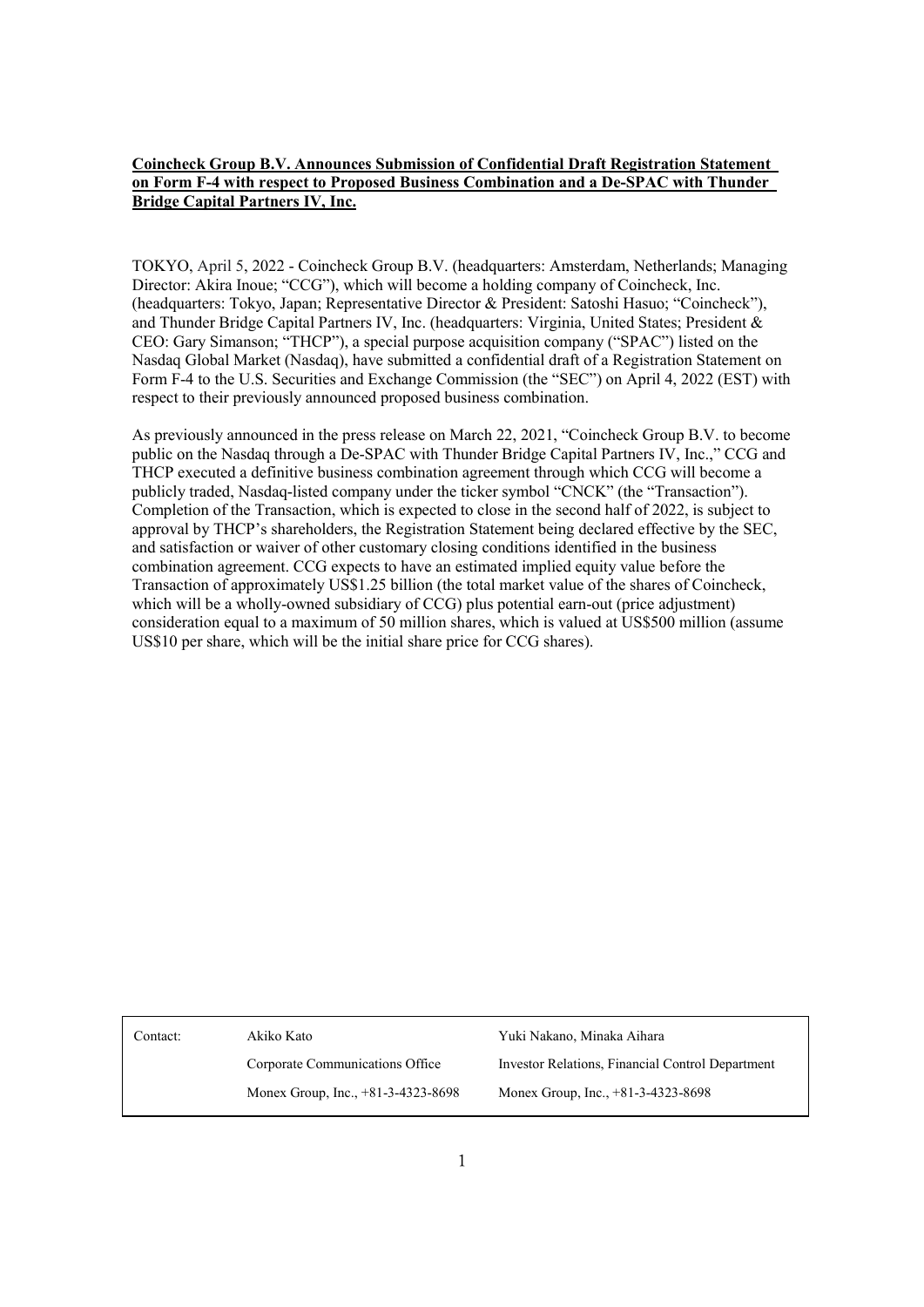## Important Information About the Business Combination and Where to Find It

In connection with the proposed business combination, CCG intends to file a registration statement on Form F-4 that will include a preliminary proxy statement to be distributed to stockholders of THCP in connection with THCP's solicitation of proxies for the vote by its stockholders with respect to the proposed business combination. After the registration statement has been filed and declared effective by the U.S. Securities and Exchange Commission ("SEC"), THCP will mail a definitive proxy statement / prospectus to its stockholders as of the record date established for voting on the proposed business combination and the other proposals regarding the proposed business combination set forth in the proxy statement. CCG or THCP may also file other documents with the SEC regarding the proposed business combination. Before making any investment or voting decision, stockholders and other interested persons are advised to read, when available, the registration statement and preliminary proxy statement / prospectus and any amendments thereto, and the definitive proxy statement / prospectus in connection with THCP's solicitation of proxies for the special meeting to be held to approve the transactions contemplated by the proposed business combination because these materials will contain important information about CCG, Coincheck, THCP and the proposed transaction. Stockholders will also be able to obtain a copy of the preliminary proxy statement / prospectus and the definitive proxy statement / prospectus once they are available, without charge, at the SEC's website at www.sec.gov, or by directing a request to: Thunder Bridge Capital Partners IV, Inc., 9912 Georgetown Pike, Suite D203, Great Falls, VA 22066.

## Participants in the Solicitation

CCG, Coincheck and THCP and their respective directors and officers may be deemed participants in the solicitation of proxies of THCP's stockholders in connection with the proposed business combination. THCP's stockholders and other interested persons may obtain, without charge, more detailed information regarding the directors and officers of Coincheck and THCP at Coincheck's website at corporate.coincheck.com, or in THCP's registration statement on Form S-1 filed on June 21, 2021, respectively.

Information regarding the persons who may, under SEC rules, be deemed participants in the solicitation of proxies to THCP's stockholders in connection with the proposed transaction will be set forth in the proxy statement / prospectus for the transaction when available. Additional information regarding the interests of participants in the solicitation of proxies in connection with the proposed transaction will be included in the proxy statement / prospectus filed with the SEC in connection with the proposed business combination.

## Forward-Looking Statements

This document includes "forward looking statements" within the meaning of the "safe harbor" provisions of the United States Private Securities Litigation Reform Act of 1995, that reflects the current views with respect to, among other things, the future operations and financial performance of the Company, THCP, Coincheck and CCG. Forward-looking statements may be identified by the use of words such as "forecast," "intend," "seek," "target," "anticipate," "believe," "could," "continue," "expect," "estimate," "may," "plan," "outlook," "future," and "project" and other similar expressions that predict or indicate future events or trends or that are not statements of historical matters. Such forward looking statements include, but not limited to, estimated financial information. Such forward looking statements with respect to revenues, earnings, performance, strategies, prospects and other aspects of the businesses of the